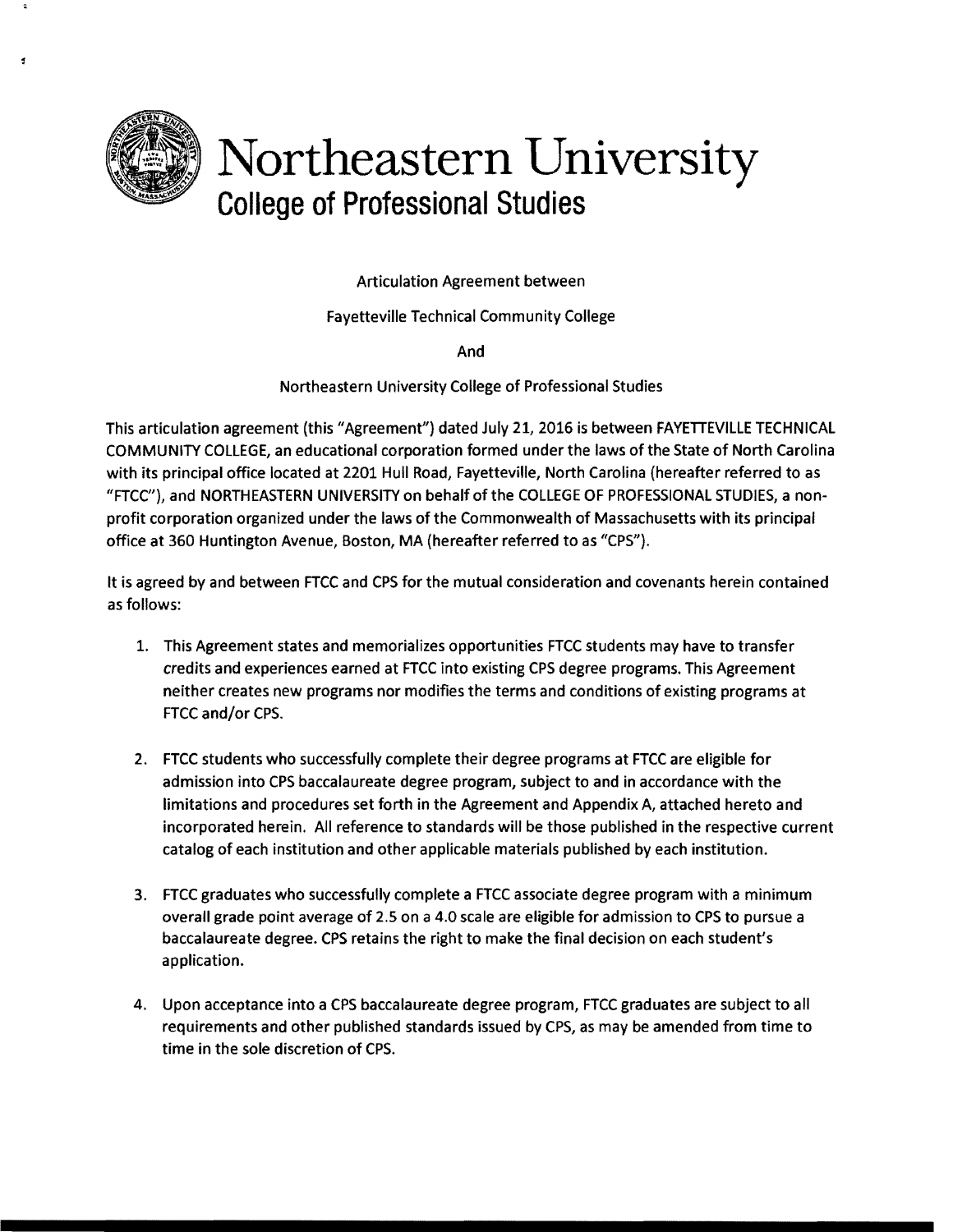- 5. FTCC graduates who complete a CPS baccalaureate degree with a minimum overall grade point average of 3.0 on a 4.0 scale as part of this Agreement are eligible for admission into a CPS graduate degree and certificate program. CPS retains the right to make the final decision on each student's application.
- 6. As a Servicemembers Opportunity Colleges (SOC) member, CPS agrees to award up to 75% of transfer credits toward a baccalaureate degree and 70% toward a master's degree for active service members.
- 7. FTCC students on an F-1 visa will be eligible to receive conditional acceptance to a CPS baccalaureate degree at the time of their admission to FTCC. Upon such student's successful graduation from FTCC with a grade point average of 2.5 or higher, such student will be eligible to gain full admission to CPS and transfer his or her 1-20 to CPS. CPS retains the right to make the final decision on each student's application.
- 8. CPS agrees to accept credit that FTCC students were awarded by FTCC for military education and training. CPS retains the right to make the final decision on each student's transfer credit award.
- 9. The Admissions Offices, Transfer Staff, or other appropriate offices or designees of both institutions agree that they will communicate at the beginning of each fall term to discuss recruiting, entrance requirements, and any other concerns that either may have about the affiliation. Other communications between them may be scheduled as needs arise. Each party agrees that it will communicate as soon as possible to the other party of any changes to its programs that will impact the Agreement. Each institution shall provide the other with advance copies of any written materials that it publishes to describe the terms of this Agreement.
- 10. FTCC and CPS shall

Ł

- a. Designate personnel to design a focused marketing and recruitment plan that includes in-person (at FTCC campuses) events, virtual events, collateral, and relevant communication.
- b. Not provide materials or information or make any promotion or other communication about the affiliation relevant to the other party to any person without the prior written consent of the other party in each case.
- c. Obtain written approval from the other party in each case prior to using any name or logo of the other party ("Northeastern University," "College of Professional Studies," or the "lowell Institute School" or "Fayetteville Technical Community College") on any advertising, marketing, promotional or fundraising materials.
- 11. FTCC shall permit CPS to obtain written verification, if necessary, from FTCC of an applicant's eligibility for course credit transfer under this Agreement.
- 12. This Agreement shall continue until terminated by either party. Either institution may terminate this Agreement, with or without cause, provided that the terminating institution has given the other institution written notice at least 90 days prior to the effective date of such termination and further provided that no such termination shall adversely affect any student attending or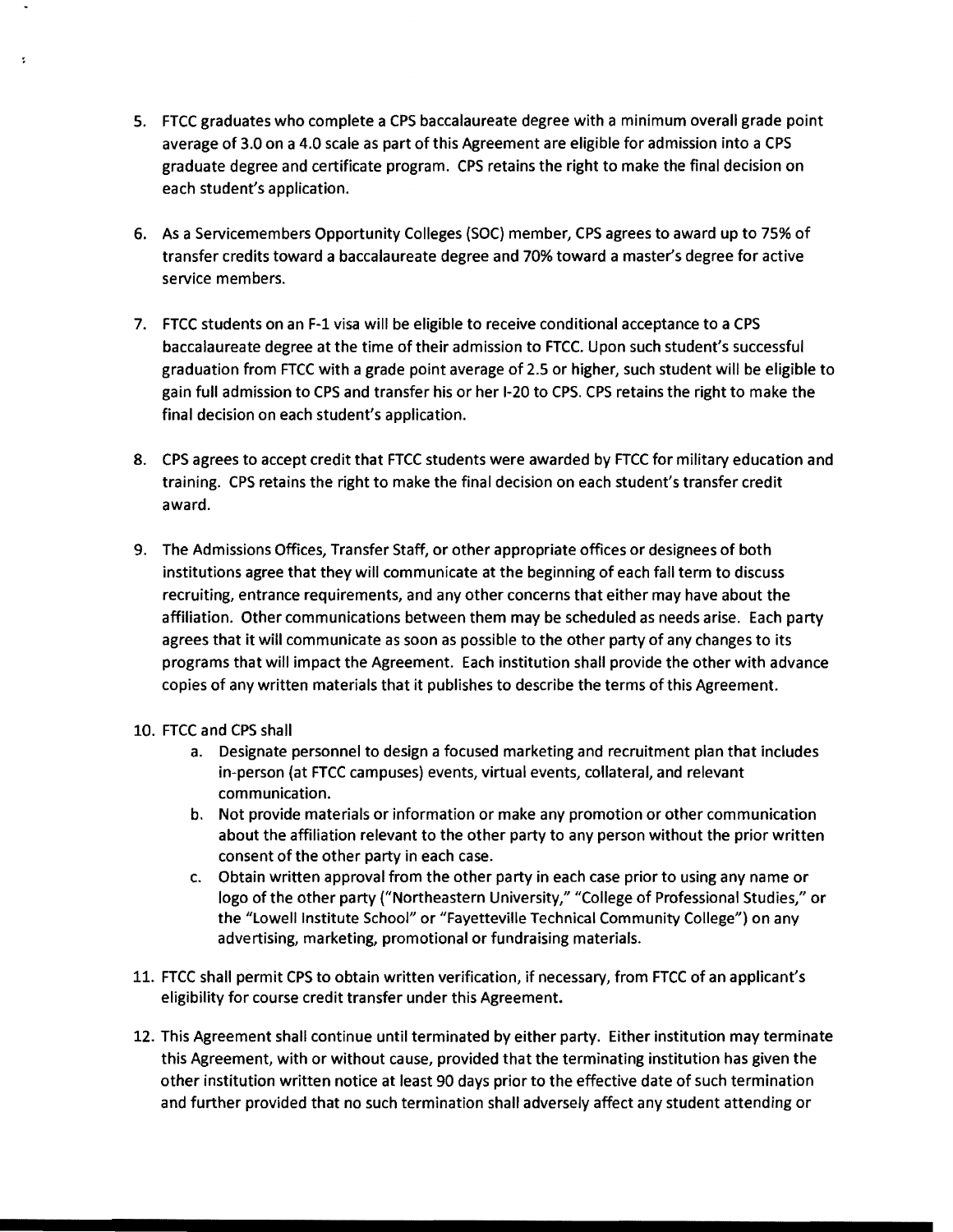accepted by CPS by virtue of the terms of this Agreement. In the event that the said Agreement is not terminated, it will automatically be extended year by year.

- 13. The parties agree that this Agreement embodies all of the agreements made by and between then supersedes any prior agreements and the understanding with regards to the acceptance of FTCC students into CPS and that any modifications or amendments thereof must be in writing executed by both parties in order to be effective. This Agreement shall be governed and construed in accordance with the laws of the State of North Carolina.
- 14. All notices or other communications made or given hereunder shall be in writing and shall be deemed made or given upon receipt, or three business days after deposits in the U.S. Mail, in an envelope, postage prepaid, registered or certified mail, and addressed as follows:

**President SVP for Academic and Student Services** Fayetteville Technical Community College Fayetteville Technical Community College 2201 Hull Road 2201 Hull Road Fayetteville, NC 28303 Fayetteville, NC 28303

If to cps: With copy to: Interim Dean **Interim Dean Counsel** Northeastern University **Northeastern University** College of Professional Studies 378 Columbus Place 40 BV Boston, MA 02115 360 Huntington Avenue Boston, MA 02115

## If to FTCC: With copy to:

EXECUTED AS OF THE DAY AND YEAR FIRST ABOVE WRITIEN.

FAYETIEVILLE TECHNICAL COMMUNITY COLLEGE NORTHEASTERN UNIVERSITY COLLEGE OF

 $A$ FAYETTEVILLE TECHNICAL COMMUNITY COLLEGE NORTHEASTERN UNIVERSITY COLL<br>BY: BY: ALLYAL AND BY: ALLYAL A PRINT: Mary Loeffelhole Alysa Gerlach Assistant Treasurer TITLE: <u>President TITLE: Interim Dean</u> Northeastern University DATE:\_-=-?\_-\_S\_.....;../.4-.:::~~\_\_\_ DATE:\_\_el--'-~+-~",-,-I)\_\_\_\_\_ I I

> APPROVED as to form  $IR$  7.  $26.16$